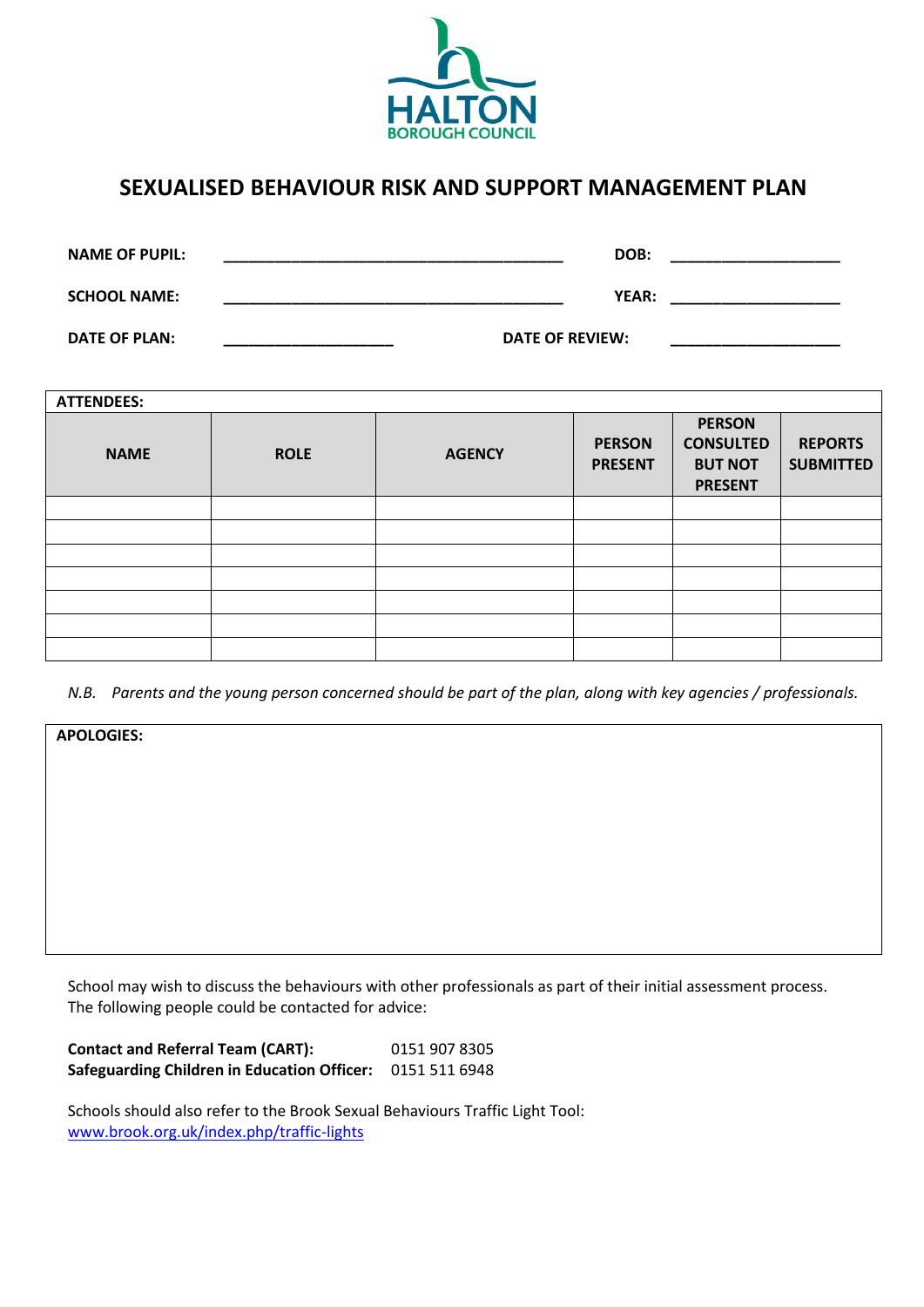#### **QUESTIONS TO CONSIDER BEFORE COMPLETING:**

#### **Staffing and School site issues:**

Staffing:

- What staff are involved in teaching / supporting the child / young person?
- Who is aware of concerns about their problem sexual behaviours?
- Do other staff need to be aware and if so, how will this be managed?
- What is the current level of supervision and is this appropriate?
- Is the level of supervision required achievable in the current circumstances?
- Are all staff aware of the level of supervision required?
- Who is responsible for discussing the child / young person's risk and needs to other staff?

### School Site:

- Are there areas within the school and grounds that are unsupervised?
- Are there any other building issues that may increase risk? E.g. building works, nursery or primary school located in the same building, communal playground, etc.

### **In the classroom:**

- Has the child / young person engaged in any inappropriate behaviour within the classroom setting now or previously?
- If so, what were the circumstances?
- Who in the class may be vulnerable and why?
- Is the level of supervision in the class adequate?
- How much information does the class teacher and any others responsible for the child / young person in the class have about the young person's behaviours, risks and needs?
- Are there particular times when the young person seems more relaxed and content?
- Are there particular times where the child / young person seems more unhappy / upset / distracted / irritable / distressed?
- Can extra support / supervision be put in place during difficult times?
- Are the seating arrangements satisfactory?
- Are there times when the child / young person is allowed to leave the class during class times?
- Are there times when other adults are in the class besides the class teacher?
- Is the classroom environment free of any confusing sexual images and behaviours?
- How is SRE managed and does the child / young person need further information?
- Does the class teacher need to be able to talk to the child / young person about their problem sexual behaviours?
- Is so, what level of support will the teacher require?
- Are there particular areas of risk in the class e.g. when the teacher is occupied with other pupils, and how can this be managed?
- Is this case open to the Police? If so, seek advice on what can be discussed / disclosed to staff.

### **Unsupervised times or transitions:**

- Have there been concerns about the child / young person's sexual behaviours outside the classroom?
- Is so, who were the behaviours directed to and in what circumstances?
- What children may be particularly vulnerable and how can this be managed?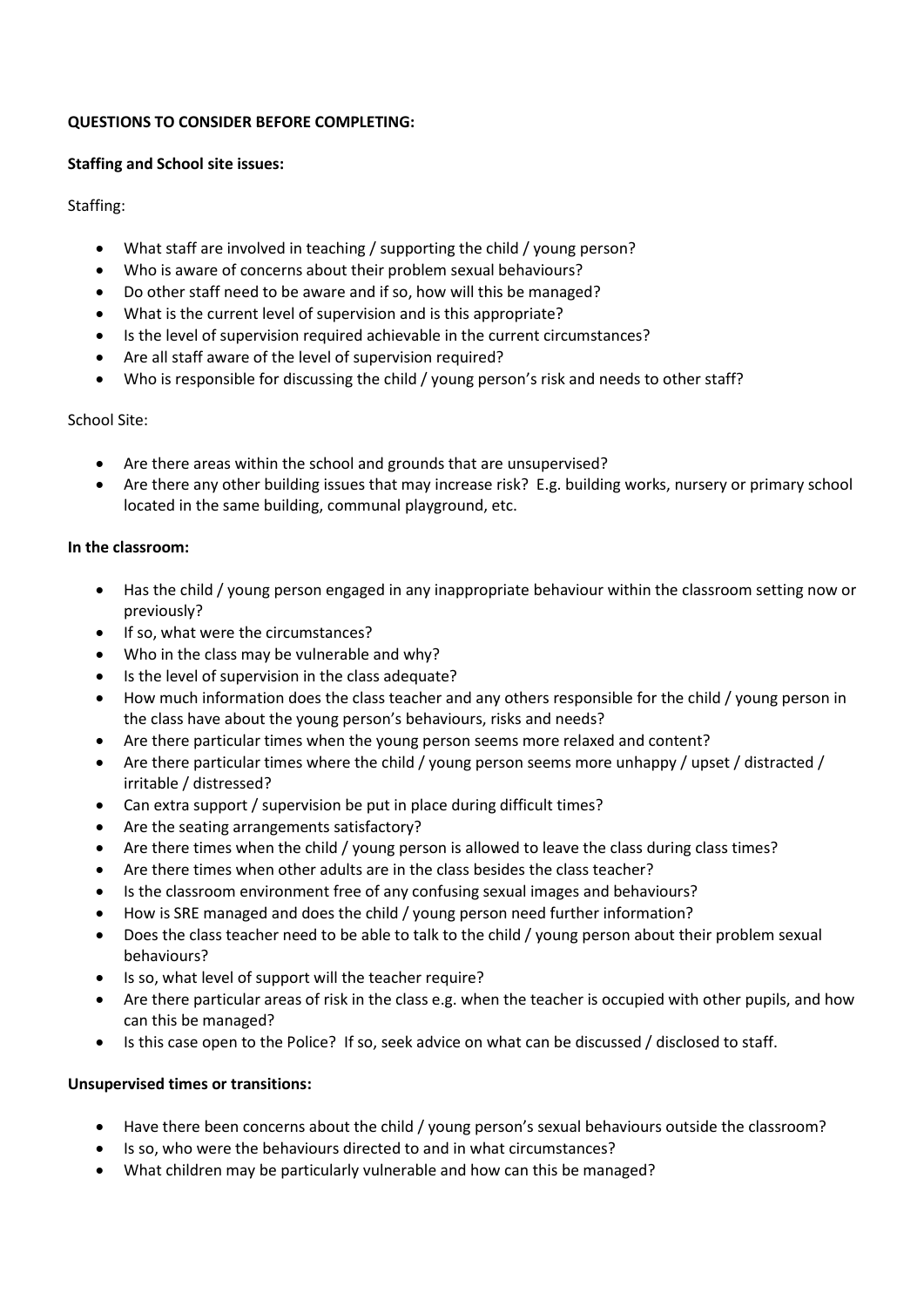- What level of supervision is there when the child / young person is going between classes, at lunch times, at break times and at the start and end of the day?
- Is this adequate?
- If more supervision is required, how will this be achieved?
- Are particular rules required for going to the toilet?
- Are there rules about showering, dressing and undressing for PE that needs to be considered?
- Are there rules about physical contact during play that needs to be considered?
- Is the environment free of any confusing sexual images, messages and behaviours e.g. access to computers, magazines, etc.?
- Are the right staff aware of the child / young person's level of supervision required?
- Has the child / young person got a history of absconding / truanting?
- How are they transported to school?
- Does someone meet them or take them to their transport?
- Is their journey to / from school supervised? Is this required?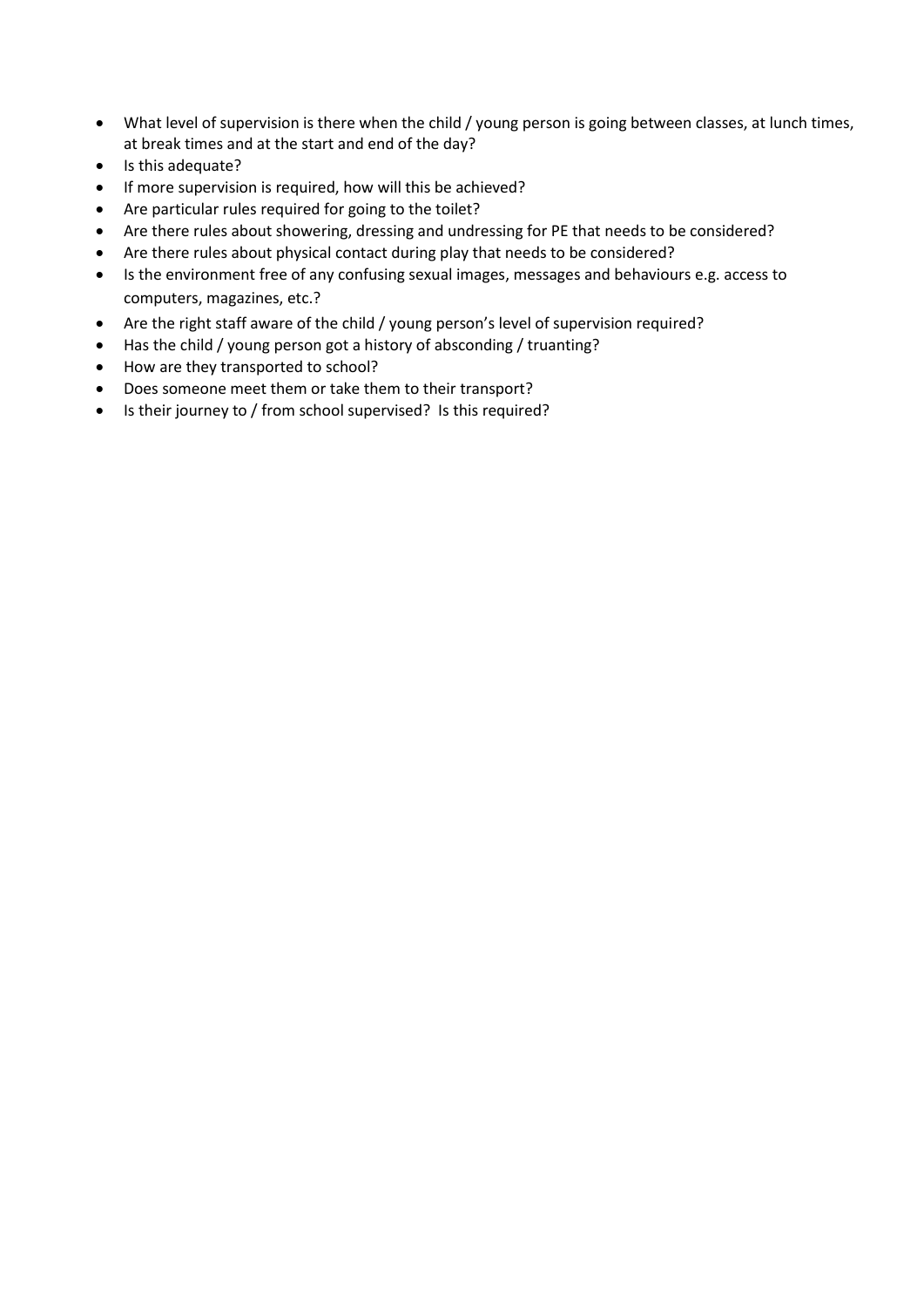## **RISK AND SUPPORT MANAGEMENT PLAN**

| 1. Staffing and School Site |
|-----------------------------|
| Level of risk identified:   |
| High                        |
| Medium                      |
| Low                         |
| Reasons:                    |
|                             |
|                             |
|                             |
|                             |
|                             |
|                             |
| <b>Actions required</b>     |
| <b>Staffing:</b>            |
|                             |
|                             |
|                             |
|                             |
|                             |
|                             |
|                             |
|                             |
|                             |
|                             |
|                             |
|                             |
|                             |
|                             |
|                             |
| <b>Actions required</b>     |
| <b>School site:</b>         |
|                             |
|                             |
|                             |
|                             |
|                             |
|                             |
|                             |
|                             |
|                             |
|                             |
|                             |
|                             |
|                             |
|                             |
|                             |
|                             |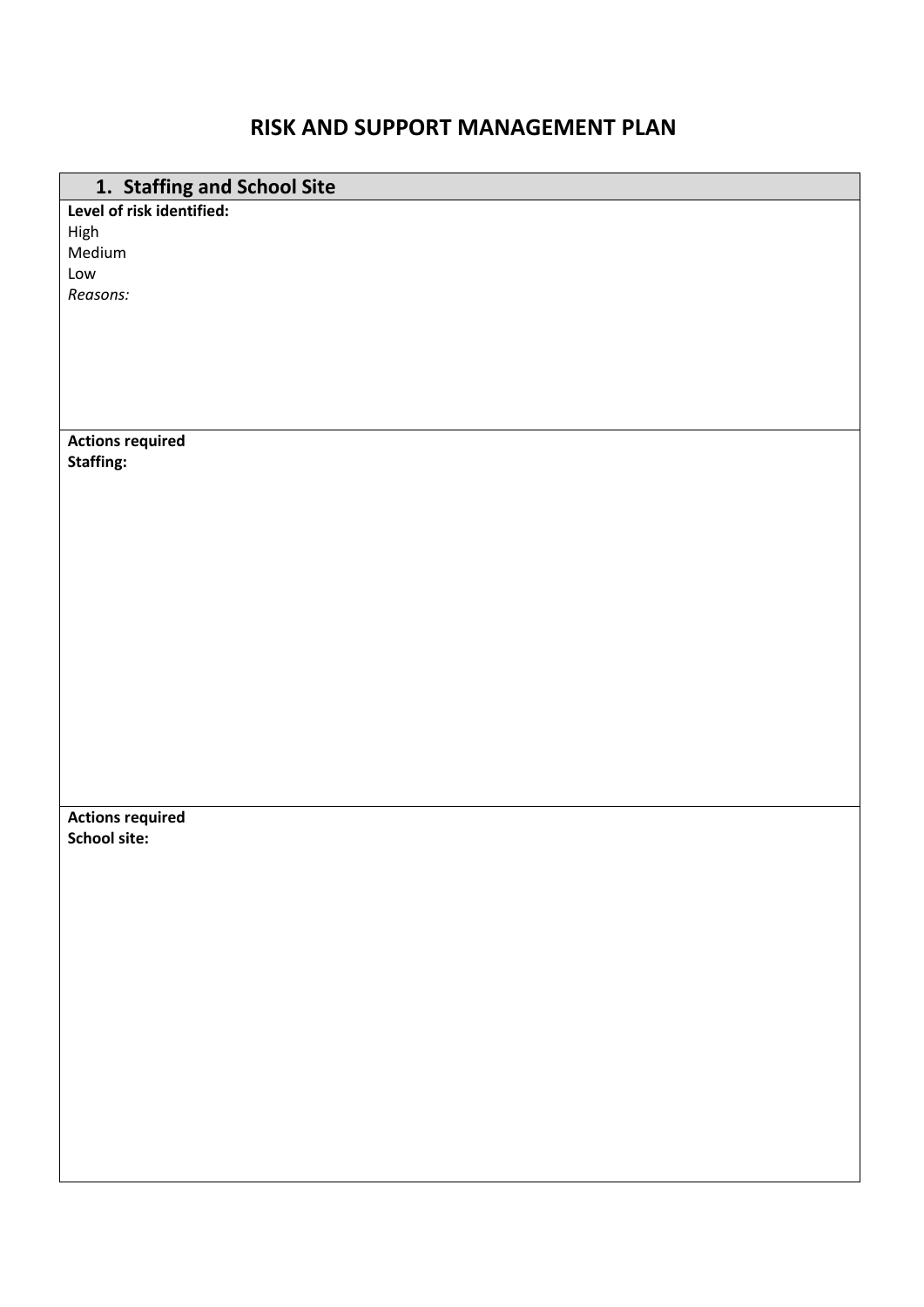## **2. In the classroom**

**Level of risk identified:** High Medium Low *Reasons:*

**Actions required In the classroom:**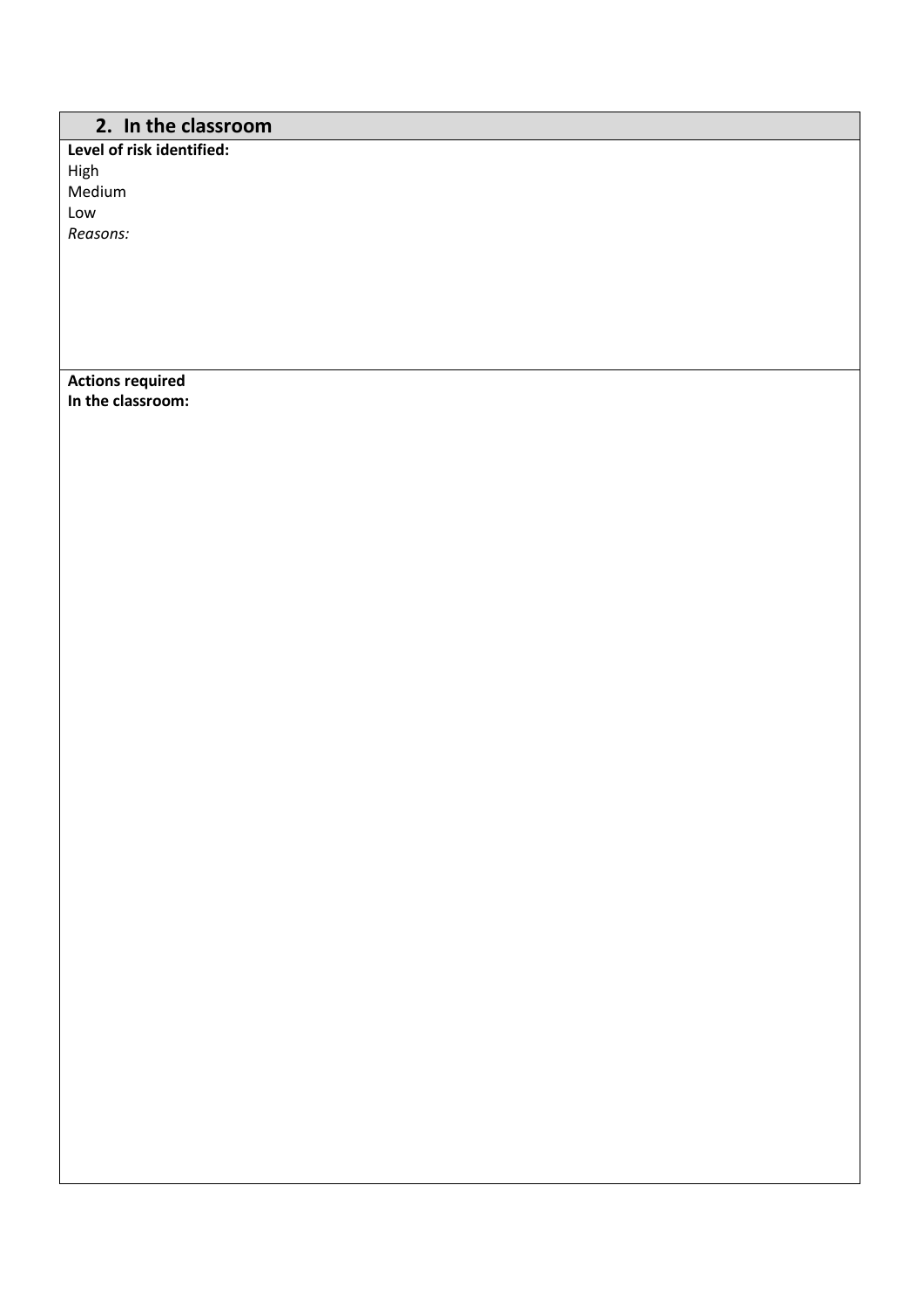| 3. Unsupervised times or transitions             |
|--------------------------------------------------|
| <b>Overall level of risk identified:</b>         |
| High                                             |
| Medium                                           |
| Low                                              |
| Reasons:                                         |
|                                                  |
|                                                  |
|                                                  |
|                                                  |
|                                                  |
| <b>Actions required</b>                          |
| <b>Toilet arrangements:</b>                      |
|                                                  |
|                                                  |
|                                                  |
|                                                  |
|                                                  |
|                                                  |
|                                                  |
|                                                  |
| <b>Actions required</b>                          |
| Morning, afternoon and lunch break arrangements: |
|                                                  |
|                                                  |
|                                                  |
|                                                  |
|                                                  |
|                                                  |
|                                                  |
| <b>Actions required</b>                          |
| For PE:                                          |
|                                                  |
|                                                  |
|                                                  |
|                                                  |
|                                                  |
|                                                  |
|                                                  |
| <b>Actions required</b>                          |
| To and from school arrangements:                 |
|                                                  |
|                                                  |
|                                                  |
|                                                  |
|                                                  |
|                                                  |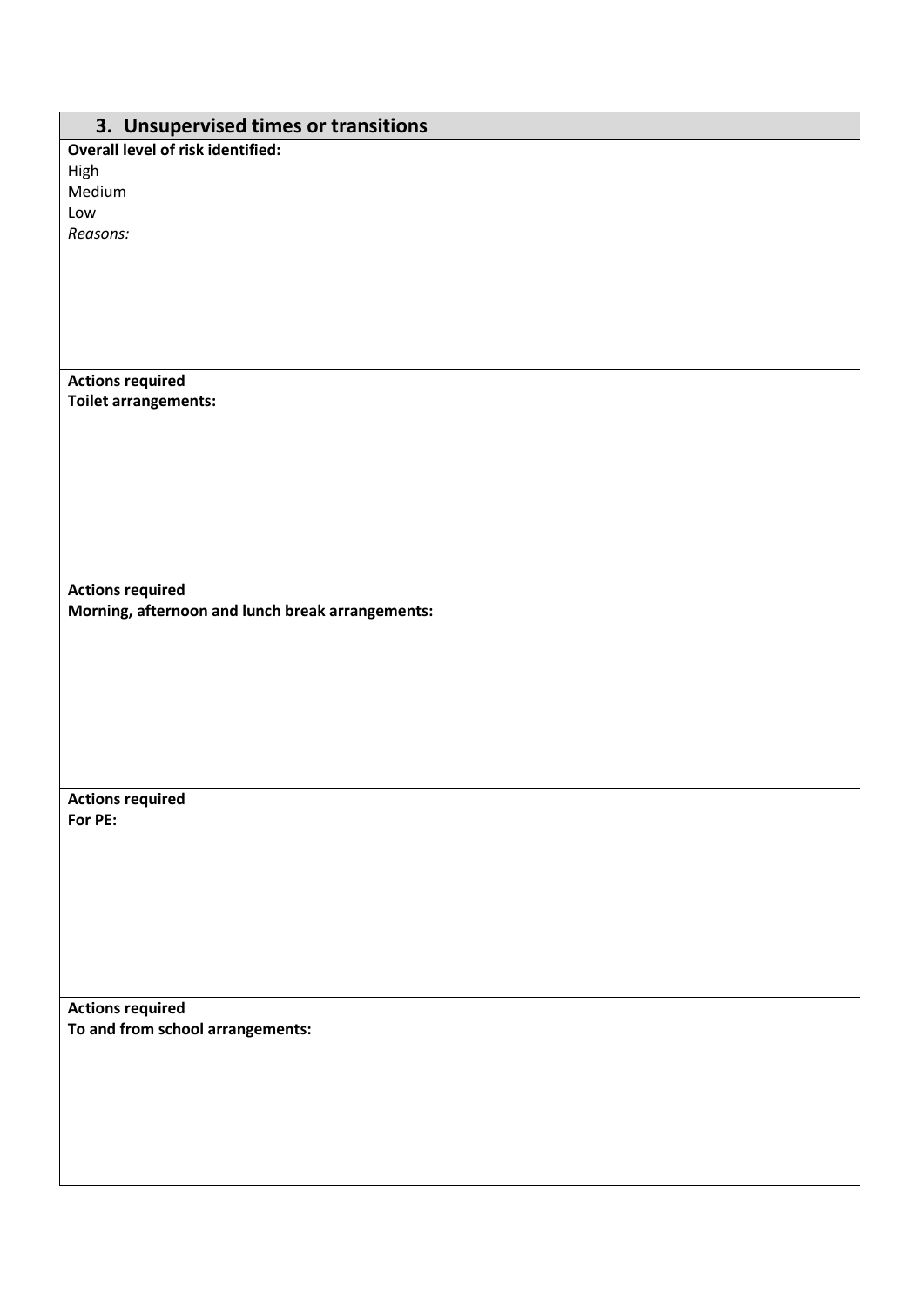|  | 4. Risk Assessment Review |
|--|---------------------------|
|--|---------------------------|

**Strengths of current risk assessment:**

**Needs identified:**

**Identified actions and timescales:**